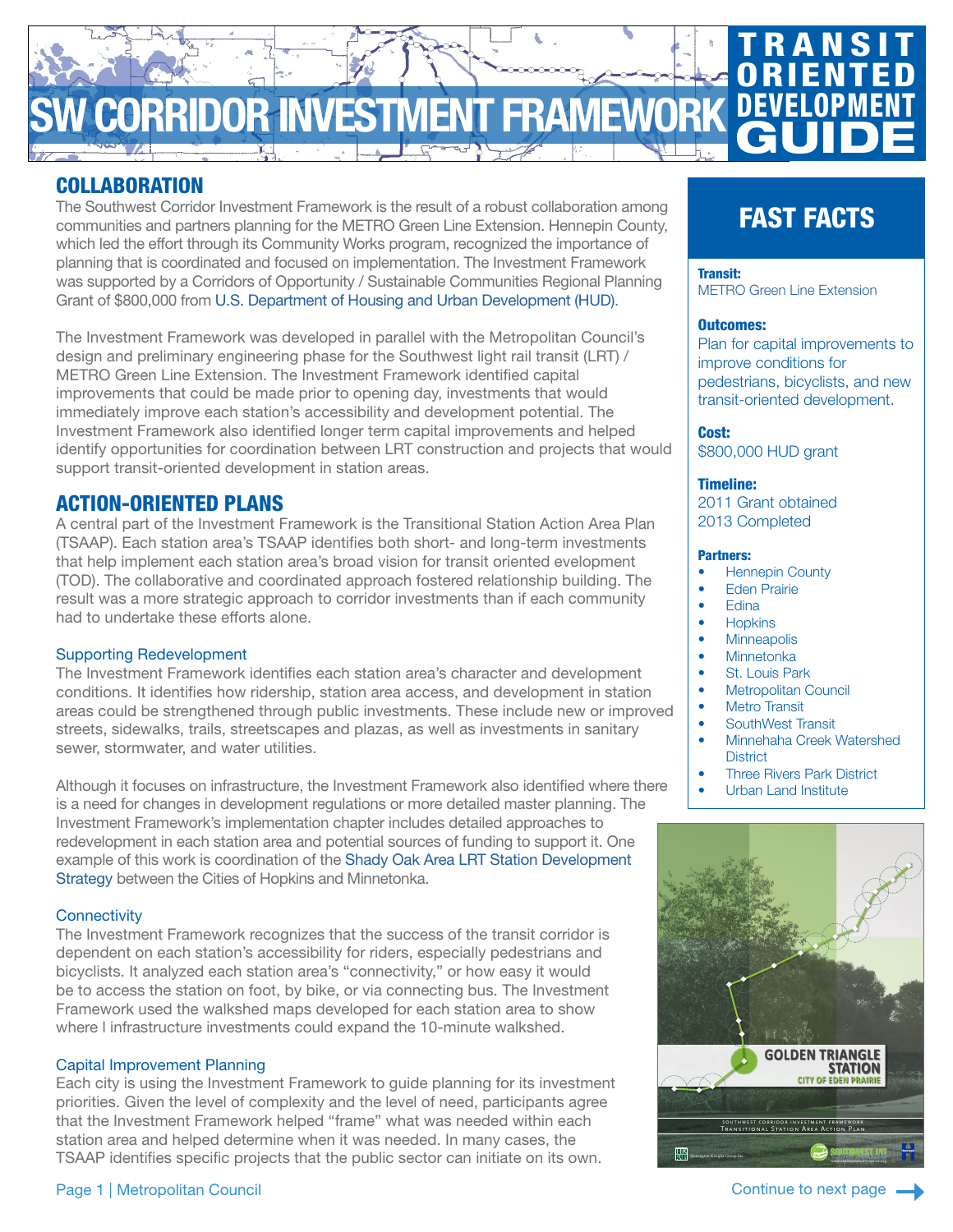In other cases, improvements can be implemented when redevelopment occurs or coordinated with LRT construction.

## GOLDEN TRIANGLE TSAAP

The Golden Triangle Station TSAAP is one example along the METRO Green Line. This station area in Eden Prairie is primarily a low-density concentration of employment, however there are opportunities to improve the density and mix of uses in the area.

Of the priority projects that the TSAAP identified was the extension of West 70th Street from the planned station to Shady Oak Road. This new roadway provides a much more direct connection from the station to development sites on Flying Cloud Drive. The TSAAP identified this project as a priority, and the City of Eden Prairie completed the extension in 2015. A second phase of the project will reconstruct the existing portion of the roadway from Shady Oak Roadway to the station. This will be coordinated with LRT construction. When finished, the roadway will be an important east/ west "complete street" through the station area, including trails, bike lanes, and tree-lined boulevards.

## CHALLENGES AND LESSONS LEARNED

Implementation challenges along the METRO Green Line Extension are numerous and varied. The Investment Framework allowed communities to explore them, identify the costs of addressing them, determine when they might occur, and assess the potential benefits that would result. Succinctly stated by Katie Walker, "The Southwest Investment Framework improves the efficiency of public infrastructure



Eden Prairie Golden Triangle Station Area: Current and future walksheds determined based on future improvements.

investments, unlocks private capital, and creates healthy, safe, and walkable neighborhoods served by public transit".

Perhaps most importantly, the Investment Framework allowed staff to work across boundaries and disciplines, learn from one another, and develop stronger working relationships. This allowed communities to consider ways to coordinate around limited public resources rather than compete for them. The relationships and coordination efforts have continued beyond the Investment Framework into other planning efforts, such as boundary adjustments, development reviews in adjoining areas, and idea sharing.



Eden Prairie Golden Triangle Station Area: Looking west along the recently constructed extension of 70th Street, which provides access to the station from development opportunity sites.

## HOW DOES THIS PLANNNG WORK SUPPORT TOD?

Connect: The Investment Framework identifies investments that will improve the directness of walking and bicycling routes to stations.

Intensify: The Investment Framework identifies public improvements that prepare station areas for infill and transitoriented development with greater density around station areas.

Demonstrate: The Investment Framework demonstrates the value of working across city boundaries and professional disciplines to improve coordination along a corridor and, therefore, the effectiveness of planning.

#### Page 2 | Metropolitan Council **Continue to next page Access 2** Continue to next page Access 2 | Metropolitan Council Continue to next page Access 2 | Metropolitan Council Continue to next page Access 2 | Metropolitan Counc